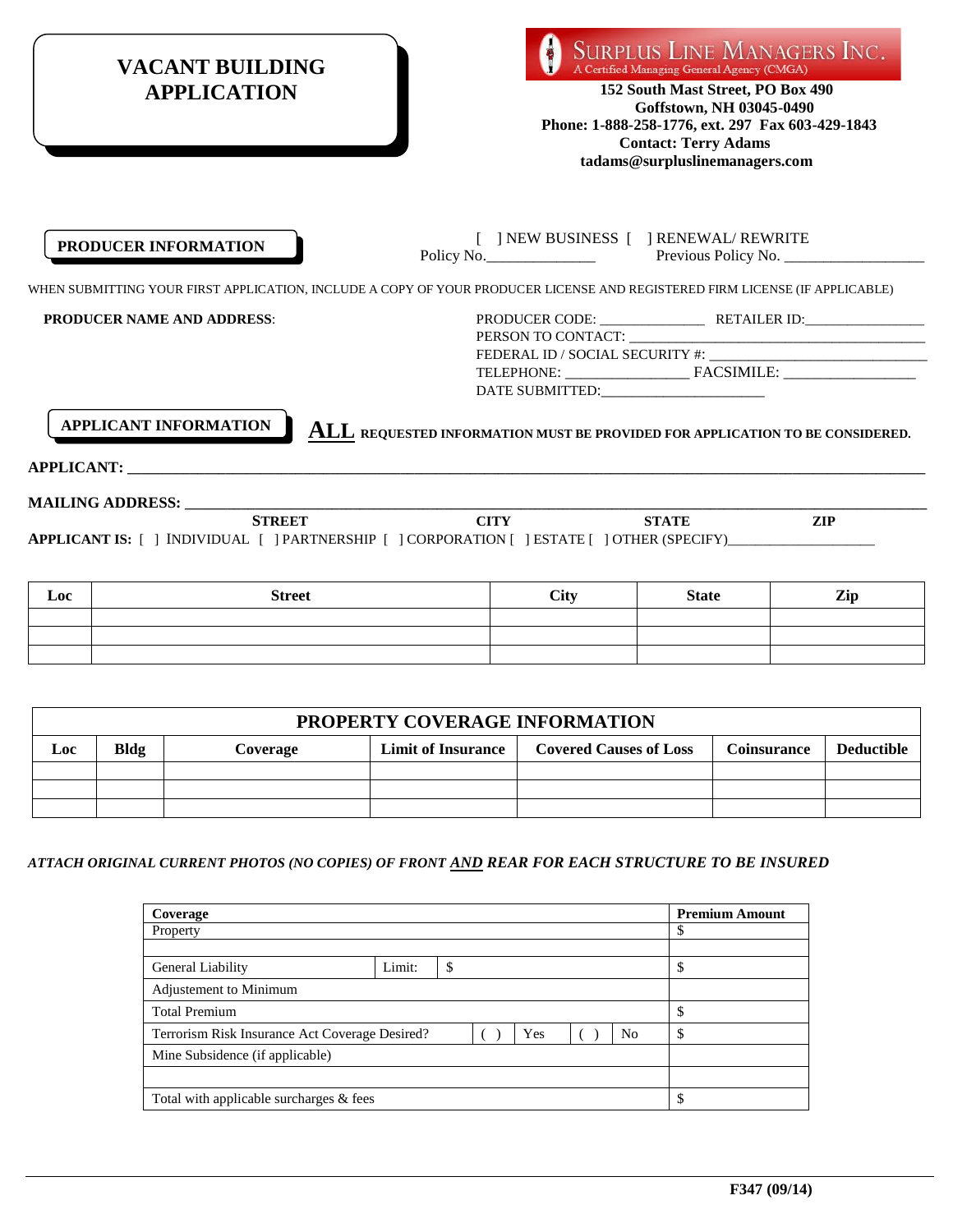## **GENERAL INFORMATION**

ARE ALL BUILDINGS TOTALLY VACANT? [ ] YES [ ] NO ARE ALL BUILDINGS 4 UNITS OR LESS? [ ] YES [ ] NO IN THE PAST 5 YEARS, HAS APPLICANT BEEN CONVICTED OR INDICTED FOR ARSON, FRAUD, BRIBERY OR ANY OTHER ARSON RELATED CRIME? [ ] YES [ ] NO HAS APPLICANT HAD A FORECLOSURE, REPOSSESSION OR BANKRUPTCY IN THE PAST 5 YEARS? [ ] YES [ ] NO IF YES, WAS THE PROPERTY TO BE INSURED INVOLVED IN THE FORECLOSURE? [ ] YES [ ] NO DATE OF FORECLOSURE: IS ANY BUILDING CONSTRUCTED ON STILTS?  $[ ]$  YES  $[ ]$  NO IS ANY BUILDING INTENDED FOR DEMOLITION? [ ] YES [ ] NO IS ANY BUILDING PARTIALLY CONSTRUCTED? [ ] YES [ ] NO IS ANY BUILDING LISTED ON A HISTORICAL REGISTER? [ ] YES [ ] NO IS ANY BUILDING CONSTRUCTED OF LOGS ? [ ] YES [ ] NO IS THE RISK A CONDOMINIUM UNIT? [ ] YES [ ] NO ARE ALL BUILDINGS LOCKED/SECURED TO PREVENT UNAUTHORIZED ENTRY? [ ] YES [ ] NO IS THE HEAT MAINTAINED OR THE PIPES DRAINED? [ ] YES [ ] NO WILL BUILDING(S) BE UNDERGOING RENOVATIONS OF ANY KIND DURING THE POLICY TERM? [ ] YES [ ] NO *RENOVATIONS ARE DEFINED AS ANY KIND OF REMODELING, REPAIR WORK OR IMPROVEMENTS, INCL. ADDITIONS, BUT NOT NEW CONSTRUCTION.* "IF YES", WILL ANYONE OTHER THAN THE APPLICANT BE DOING ANY OF THE WORK? [ ] YES [ ] NO IS THIS NEW CONSTRUCTION (BUILDERS RISK)? [ ] YES [ ] NO IS THERE A POOL, POND, LAKE OR HOT TUB ON ANY OF THE PREMISES? [ ] YES [ ] NO IS ANY LOT SIZE MORE THAN 5 ACRES? [ ] YES [ ] NO ARE THERE ANY NUISANCE HAZARDS ON ANY OF THE PROPERTIES (SWING SETS, VEHICLES, DEBRIS, TRAMPOLINE, FUEL TANKS,

UNDERGROUND TANKS, ETC.)? [ ] YES [ ] NO

 $\left| \right|$  Loc # $\left| \right|$  Bldg# $\cdot$ 

## **PREMISES INFORMATION**

| Year Built:                                            | Construction:                                                                                                | Square Footage:                                        | No. of Stories:          | No. of Units:               |
|--------------------------------------------------------|--------------------------------------------------------------------------------------------------------------|--------------------------------------------------------|--------------------------|-----------------------------|
| <b>Actual Cash Value:</b>                              | Purchase Price (if purchased in                                                                              | Date Purchased:                                        | Property Inherited?      | Date Vacated:               |
|                                                        | past year):                                                                                                  |                                                        |                          |                             |
| Equipped with functioning circuit breakers:            |                                                                                                              | Type of electrical service:                            |                          |                             |
| Will electrical service be updated?                    |                                                                                                              | If Mobile Home, is it anchored and completely skirted? |                          |                             |
| <b>Public Protection Class:</b>                        | Distance to Fire Hydrant:                                                                                    | Fire District:                                         | Active Sprinkler system: |                             |
| Active Central Station Fire/Burglar Alarm:             |                                                                                                              | Prior use of building when occupied:                   |                          |                             |
| 24 Hour Watchman:                                      | Intended disposition of risk (Sell, Rent, Occupy, Seasonal):                                                 |                                                        |                          |                             |
| Does someone check on the property on a regular basis? |                                                                                                              | By whom:                                               |                          | How Often?                  |
| Describe neighborhood:                                 |                                                                                                              | Describe general condition of bulding:                 |                          |                             |
|                                                        | If building is undergoing renovations, state the total amount that will be spent to improve the building: \$ |                                                        |                          |                             |
|                                                        | If building is undergoing renovations, check all boxes below that <i>define</i> the work being done          |                                                        |                          |                             |
| REPLACING BATHROOM                                     | <b>REPLACING ROOF</b>                                                                                        | <b>REPLACING WINDOWS</b>                               |                          | SIDING OR PAINTING EXTERIOR |
| <b>FIXTURES</b><br>REPLACING KITCHEN CABINETS          | <b>REPLACING FLOORS</b>                                                                                      | REPLACING EXTERIOR DOORS                               |                          | <b>GUTTING THE PREMISES</b> |
| REPLACING PLUMBING/HEATING                             | <b>PAINTING</b>                                                                                              | OTHER (SPECIFY):                                       |                          |                             |
| / ELECTRICAL                                           |                                                                                                              |                                                        |                          |                             |

**IF APPLICABLE:** STATE THE DISTANCE FROM OCEAN, GULF, BAY, INLET OR SOUND:

IS WINDSTORM POOL COVERAGE AVAILABLE? [ ] YES [ ] NO

Loc  $\#$ : Bldg#:

## **MORTGAGEE OR LOSS PAYEE INFORMATION**

MORTGAGEE OR LOSS PAYEE:

ADDRESS: \_\_\_\_\_\_\_\_\_\_\_\_\_\_\_\_\_\_\_\_\_\_\_\_\_\_\_\_\_\_\_\_\_\_\_\_\_\_\_\_\_\_\_\_\_\_\_\_\_\_\_\_\_\_\_\_\_\_\_\_\_\_\_\_\_\_\_\_\_\_\_\_\_\_\_\_\_\_\_\_\_\_\_\_\_\_\_\_\_\_\_\_\_\_\_\_\_\_\_\_\_\_\_\_\_\_\_\_\_\_\_\_\_\_\_\_\_\_\_\_\_\_\_\_\_\_\_\_\_\_\_\_\_\_

**WE WILL NOT ACCEPT INDIVIDUALS AS MORTGAGEES,**

**ONLY AS LOSS PAYEES.**